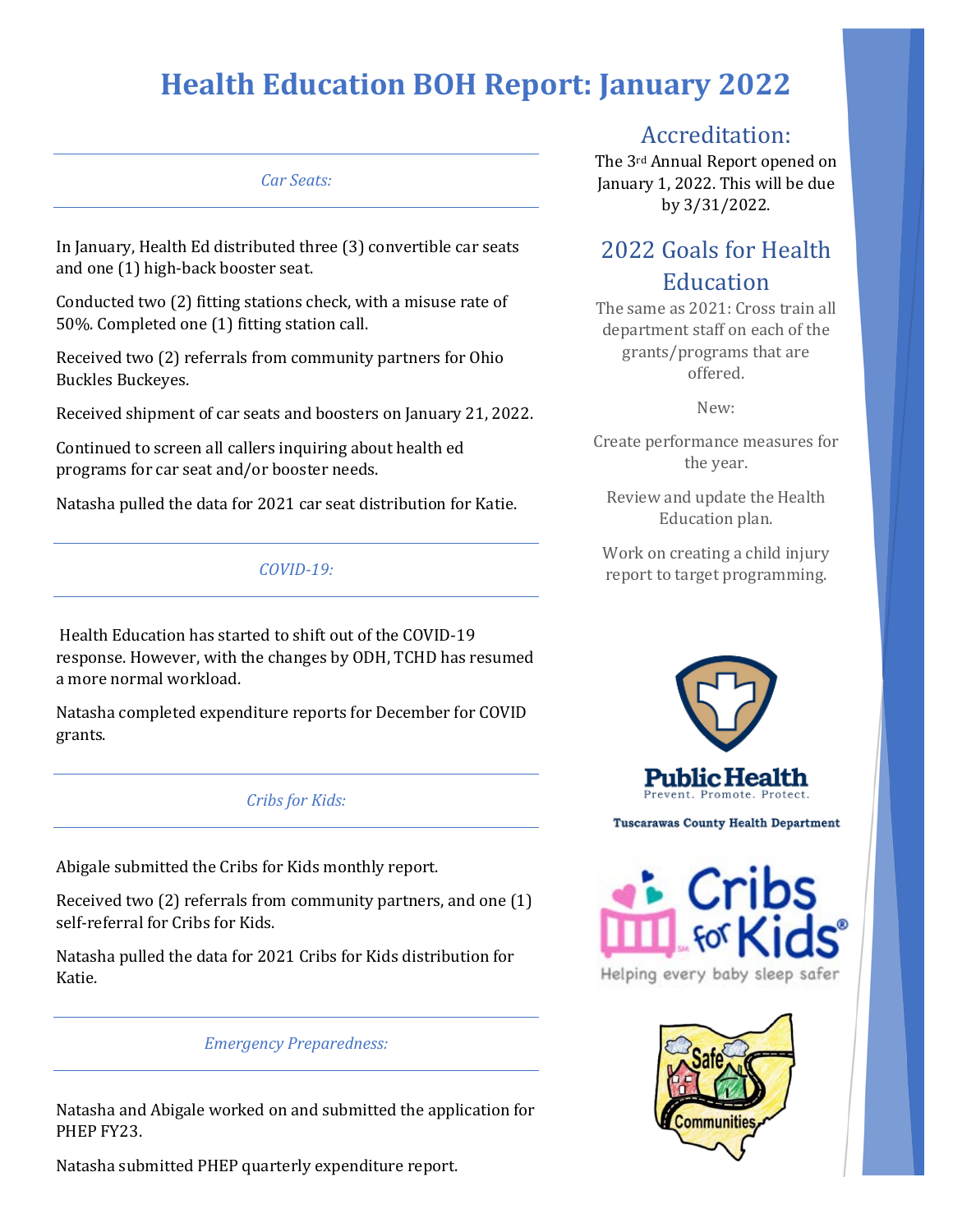*Epidemiology*

The January numbers have not been calculated yet, as Natasha has been working on the annual report data.

*Events*

No events were held in the month of January.

*General Health Education*

Abigale provided flyers for all Health Ed programs for TCHD representative to provide at the Early Childhood Coordinating Committee meeting on January 06, 2022.

Abigale posted a monthly Stall Talk flyer for January about human trafficking awareness and created an infographic for National Heart Month in February.

Natasha has been reviewing applications for the Public Health Educator position.

Natasha, Abigale, Autumn, and Kelly all met prior to Kelly leaving to go over her roles and responsibilities.

### *Project Dawn:*

During January 2022, TCHD distributed 23 Naloxone kits, trained 22 people, and 4 known reversals. That is a decrease of 52% of kits distributed December 2021 to January 2022.

#### *Safe Beginnings:*

Abigale registered four (4) families for the Safe Beginnings program, completed two (2) educational sessions via phone, and completed two (2) car side concrete safety equipment pick-up appointments. The concrete safety equipment disseminated includes: two (2) cribs, two (2) mattresses, one (1) toddler bed, and one (1) baby monitor.

Kelly and Abigale submitted an invoice for \$2,501.97. This amount will cover staff time and equipment for the month of December.

Abigale submitted an updated flyer for Safe Beginnings for approval.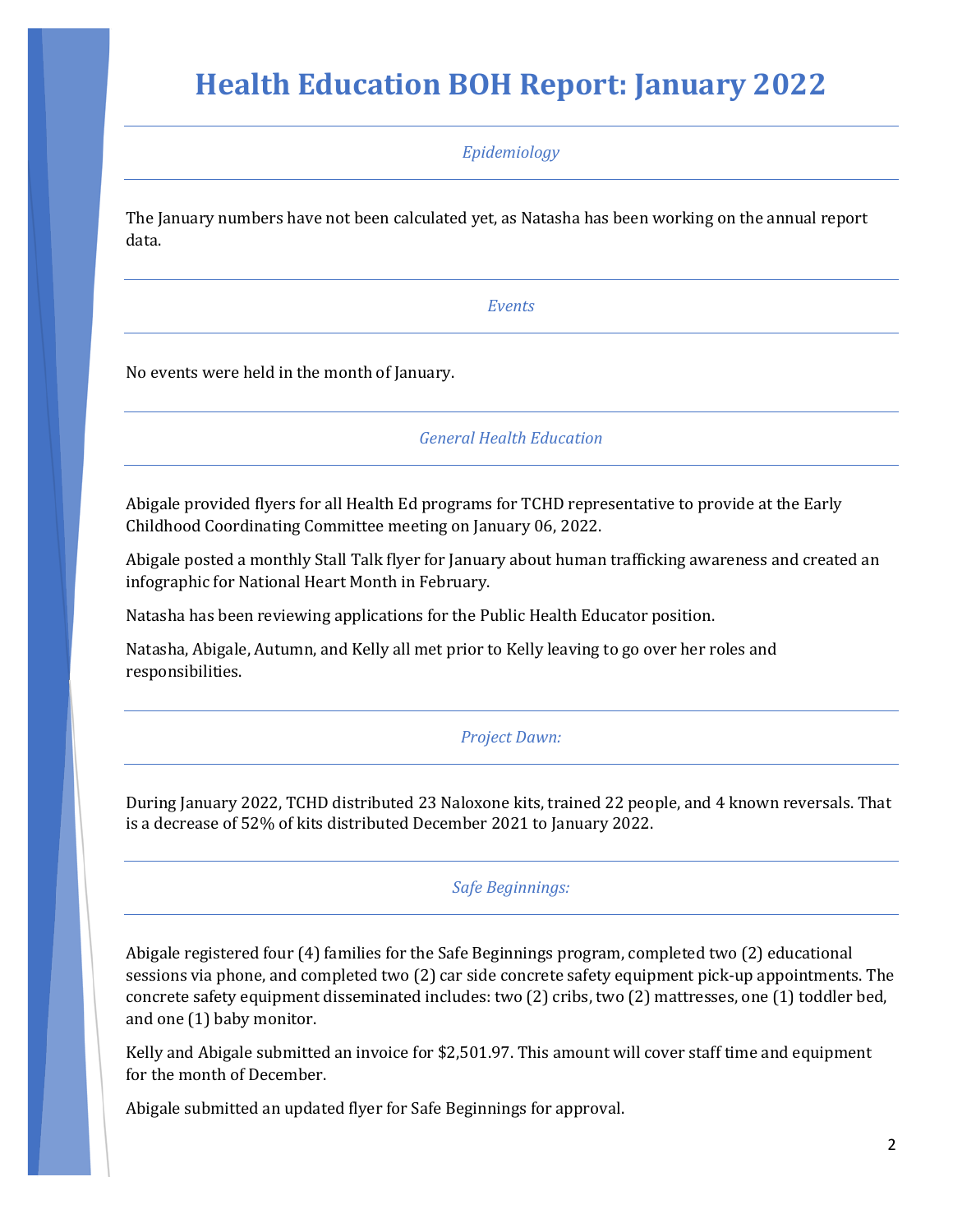Natasha pulled the data for 2021 Safe Beginnings distribution for Katie.

*Safe Communities:* 

Abigale delivered materials for an upcoming Safe Driving Contest for students at Buckeye Career Center including fifty (50) assorted magnets for drunk and impaired driving, current Tuscarawas County statistics and other virtual resources.

Abigale ordered free sample Safe Driving passports to distribute at events from SADD.

Social Media: three (3) tweets on CIOT (total reach 371); two (2) tweets on distracted driving (total reach 304); one (1) Instagram post on CIOT; two (2) facebook posts on CIOT (total reach 5,841); one (1) facebook post on distracted driving (total reach 2,507); one (1) facebook post on traffic fatality release (total reach 3,412); and one (1) facebook post on traffic safety survey (total reach 3,854).

*Tobacco:*

Abigale created a flyer for secondhand smoke and vaping.

TCHD distributed 250 MyLife MyQuit cards to Buckeye Career Center.

Autumn Poland attended the CADCA Forum National Conference in Washington DC along with Jodi Salvo from the Tuscarawas Anti-Drug Coalition. The event provided opportunities for education on tobacco/vaping related topics, policy work, coalition building and opportunities to network with prevention specialists from around the country as well as networking with our federally elected officials.

Autumn also attended meetings for the TU22 ODH grant, Tusc ADC, Apportis (Health Equity) and the 922 Coalition. Along with Kelly Snyder and Abigale Raber, TCHD hosted the monthly ASC Vaping Task Force Meeting.

Natasha submitted the Tobacco quarterly expenditure report.

*Traffic Safety:*

From January 1, 2022 – January 31, 2022, the State Highway Patrol reported a total of 186 vehicle crashes investigated in Tuscarawas County. Of the 186 crashes investigated, Tuscarawas County has experienced 2 fatal crashes. When comparing January 2022 to January 2021, Tuscarawas County is reporting an increase of crashes investigated by 5.7% and fatal crashes increased by two (2).